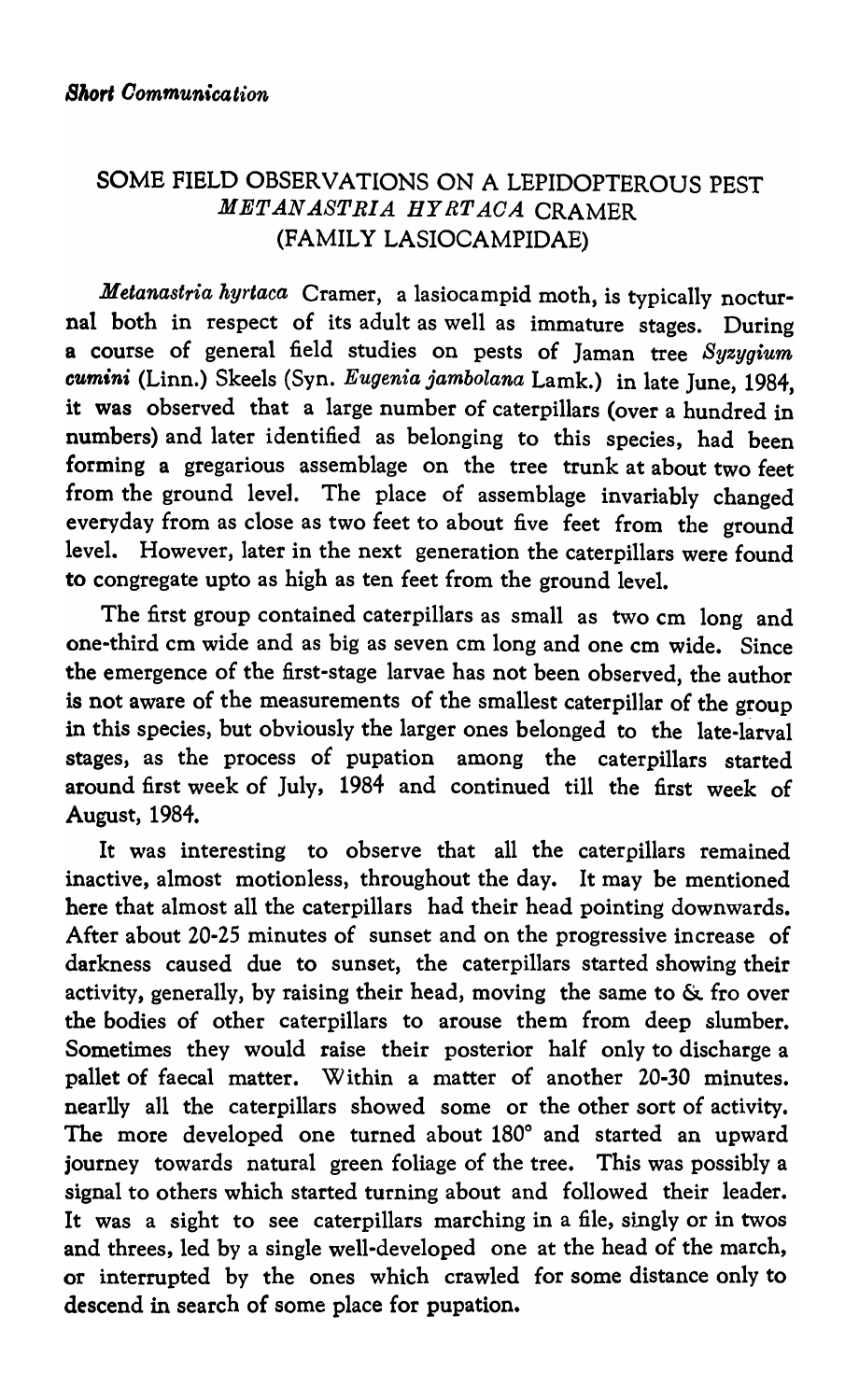In the first instance when the observations were made, it took nearly 30·40 minutes for the last larva to leave its place of rest.

These caterpillars continued to remain in an upper part of the tree containing green foliage and came down well before sunrise, for rest throughout the day and continue to remain in this temporary dormant stage till a little after sunset.

This rhythmic behaviour of caterpillars and their moving in a line, singly or in twos or threes, from the place of rest to foliage and *vice-versa* is not only interesting but is precisely regulated by the onset of dusk and dawn period of the day, since these have never been seen moving about in their daily routine or for the purpose of pupation during day-light. This clearly indicates their nocturnal behaviour.

The number in the group continued to dwindle everyday, since all those which had assembled did not return to their place of nocturnal activity. Of all the caterpillars which had attained maturity, some crawled only a few inches upwards but turned again and started moving downwards and were found moving about restlessly on the road, inside the adjoining houses and bushes. All those which had, fortunately, secured themselves a place, managed to spin a cocoon around themselves and pupated. One such larva pupated on 7th July, 1984, and the adult emerged on 18th July, 1984 and has been deposited in the National Zoological Collections at Zoological Survey of India, Calcutta (3407/HIO). On the 31st of July, 1984, it was interesting to note that only a single larva remained which returned to its place of diurnal rest. It continued to stay throughout the day but on the onset of dusk it journeyed upwards but did not go beyond a foot and a half upwards when it turned again, descended and came onto the road in search of a place for pupation. This larva was captured and was allowed to pupate in laboratory. It pupated on 3rd August 1984, and a female emerged on 13th August, 1984, which was subseqently released in the nature, almost at the same place of the tree-trunk where the larva had its last 'Siesta'.

It is not known why some of the caterpillars preferred to come down on to the ground, whether to pupate or in search of an alternative host-plant, when most of the caterpillars moved upwards. It seems certain that all those which had moved upwards did not always return on the following day, obviously by the dwindling number in their group. While some of them pupated up there, others came down on to the ground and possibility of their search for the alternative hostplant seems to be very remote since most of these pupated wherever convenient to them, i. e., on twigs, wire-nettings, in the folds of wall